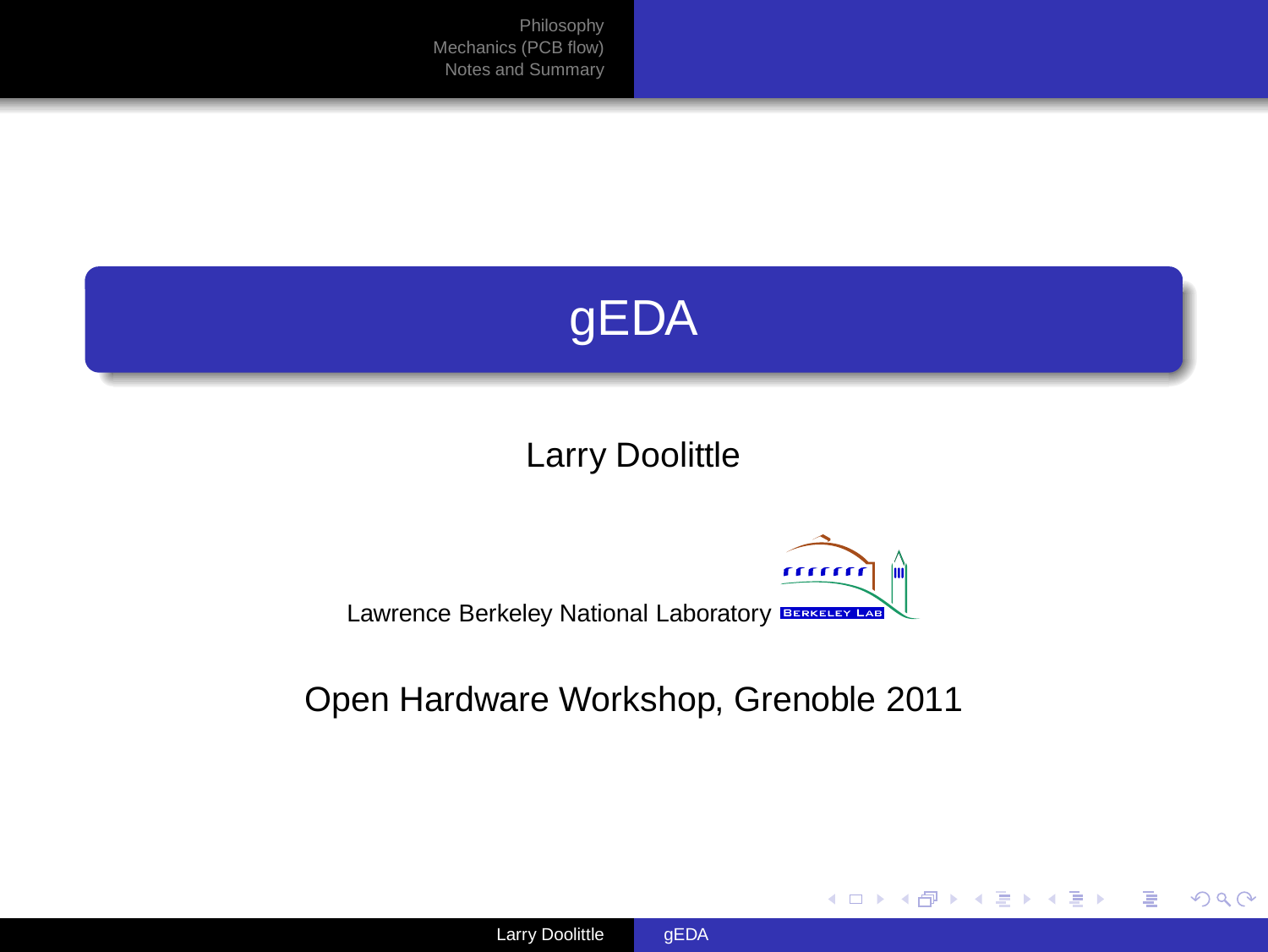





## <sup>2</sup> [Mechanics \(PCB flow\)](#page-5-0)

- **[Component representation/Part creation](#page-6-0)**
- **[Schematic Entry](#page-8-0)**
- [Layout](#page-9-0)
- **•** [Manufacture](#page-12-0)





4 D.K.  $\prec$   $298$ 

∍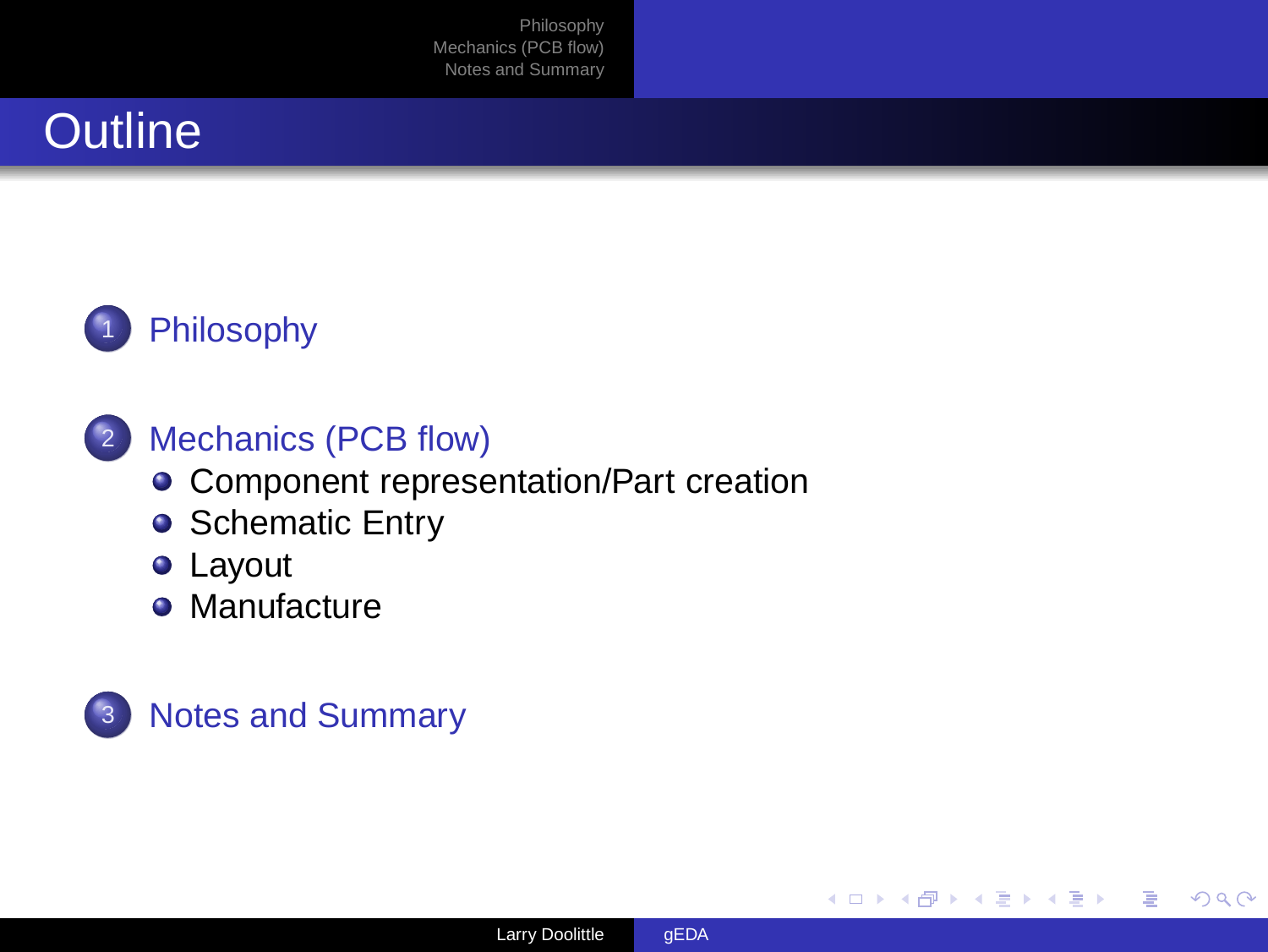# Philosophy of Pluralism and Constructivism

### Unix heritage shows

- Constructivist mentality: GUI programs are seen as components of the EDA suite, not the home one lives in
- File formats as simple as possible to encourage reading and writing by users and other software
- **Encourages clear separation between source and derived files,** good for checking source files into a revision control system
- **Tools provide capability, not set policy**
- Example: even GUI tools provide command-line configuration and control to perform actions like producing printout in a script-able and Makefile-compatible way

<span id="page-2-0"></span>つへへ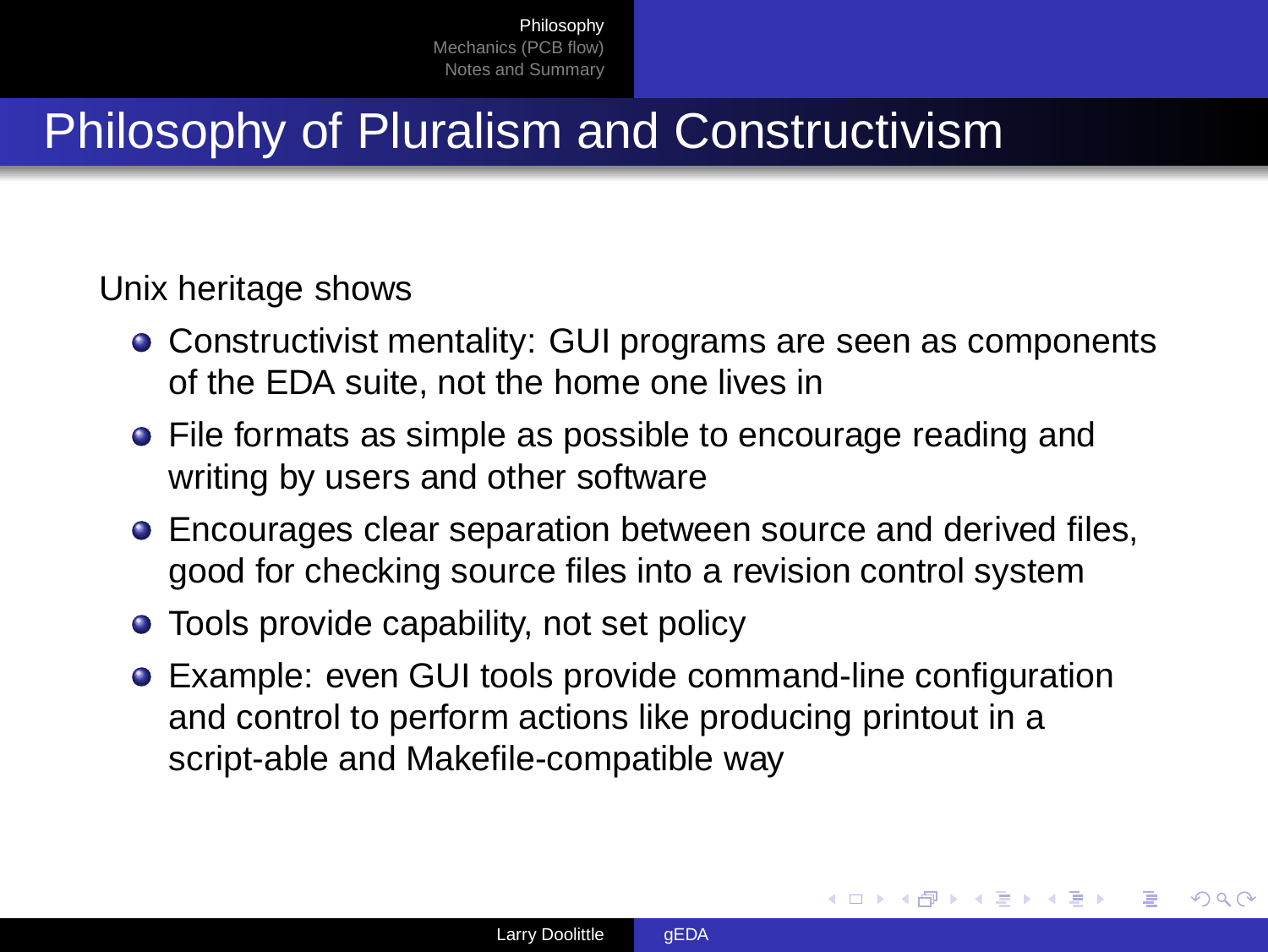# Elements of gEDA

- **gschem**: schematic editor
- **pcb**: PCB layout
- **· library:** for schematic and layout
- **gerbv**: Gerber RS-274X file viewer
- **Icarus:** Verilog simulator (some synthesis capability)
- **gtkwave**: wave viewer

+ many smaller utilities and community projects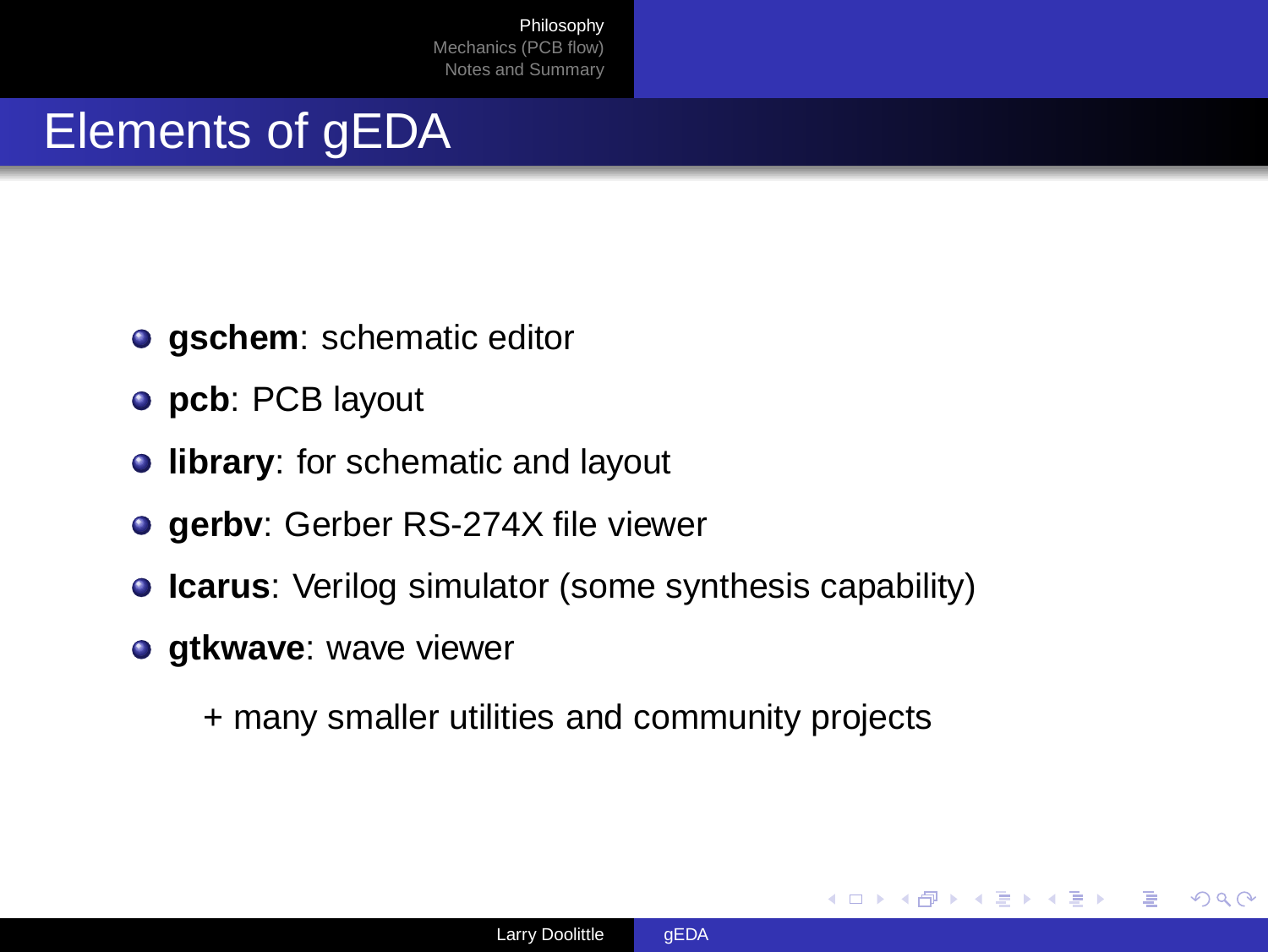# Specialization for PCB layout

(but many of the tools used are not restricted to this flow)

- Data-centric view: at its most abstract consists of
	- Component list, with various attributes: package, footprint, value, orderable part number, supplier, cost, tolerance, material

- Net list: establishes connectivity
- **•** Schematic is seen as one tool to create and edit the data
- Layout tool's most important job is to check the artwork for consistency with the data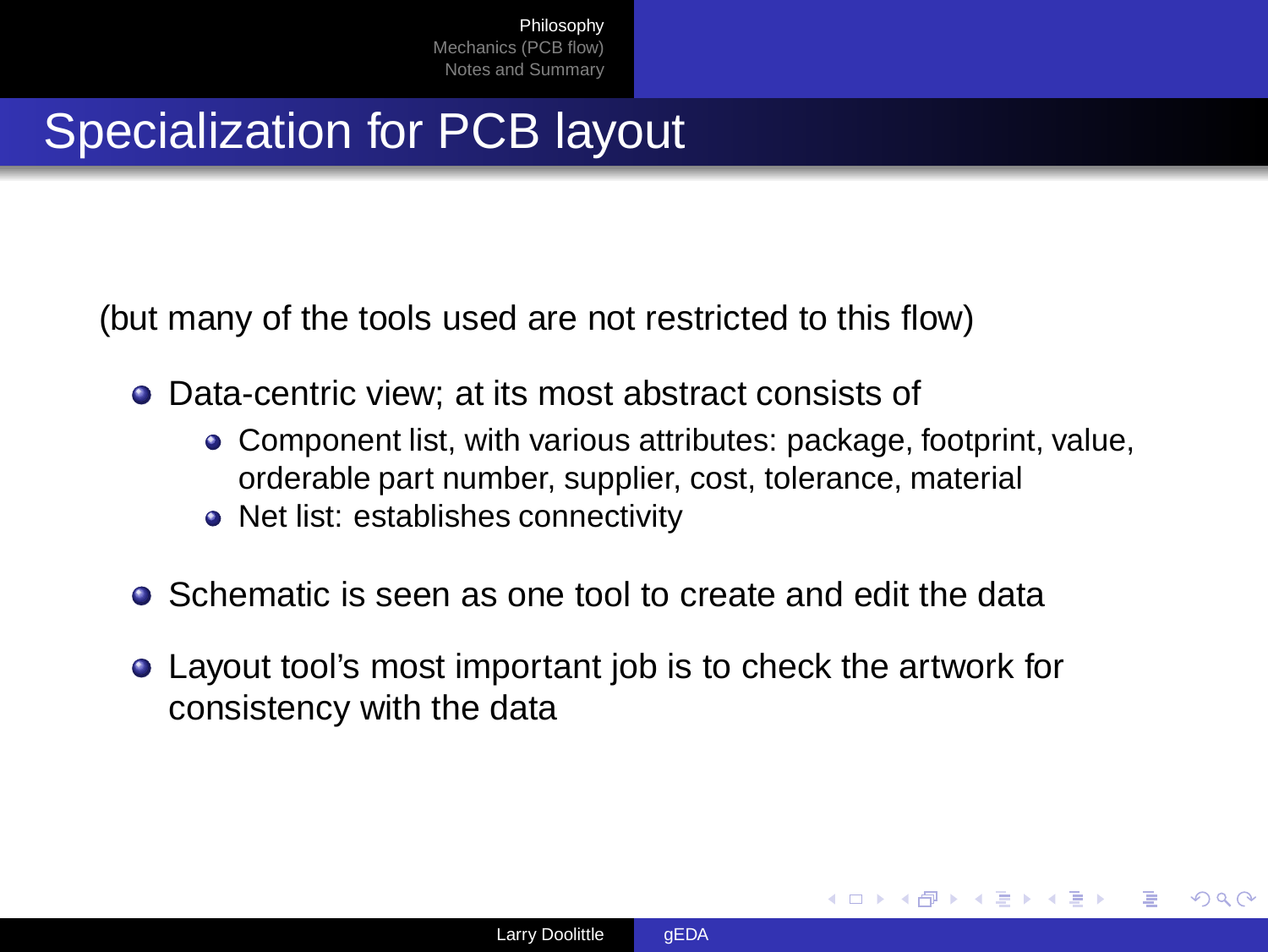[Component representation/Part creation](#page-6-0) **[Manufacture](#page-12-0)** 

∢ □ ▶ ≺ n<sup>3</sup>

<span id="page-5-0"></span> $298$ 



### • Part management and creation

- **this talk shows** djboxsym for symbols and footgen for footprints
- Schematic entry with gschem
- **Layout with pcb**
- **Gerber viewing with gerby**
- Manufacturing
	- Mailing list has discussions of DIY photographic and milling techniques
	- Of course normally designers send Gerber etc. files "out for fab"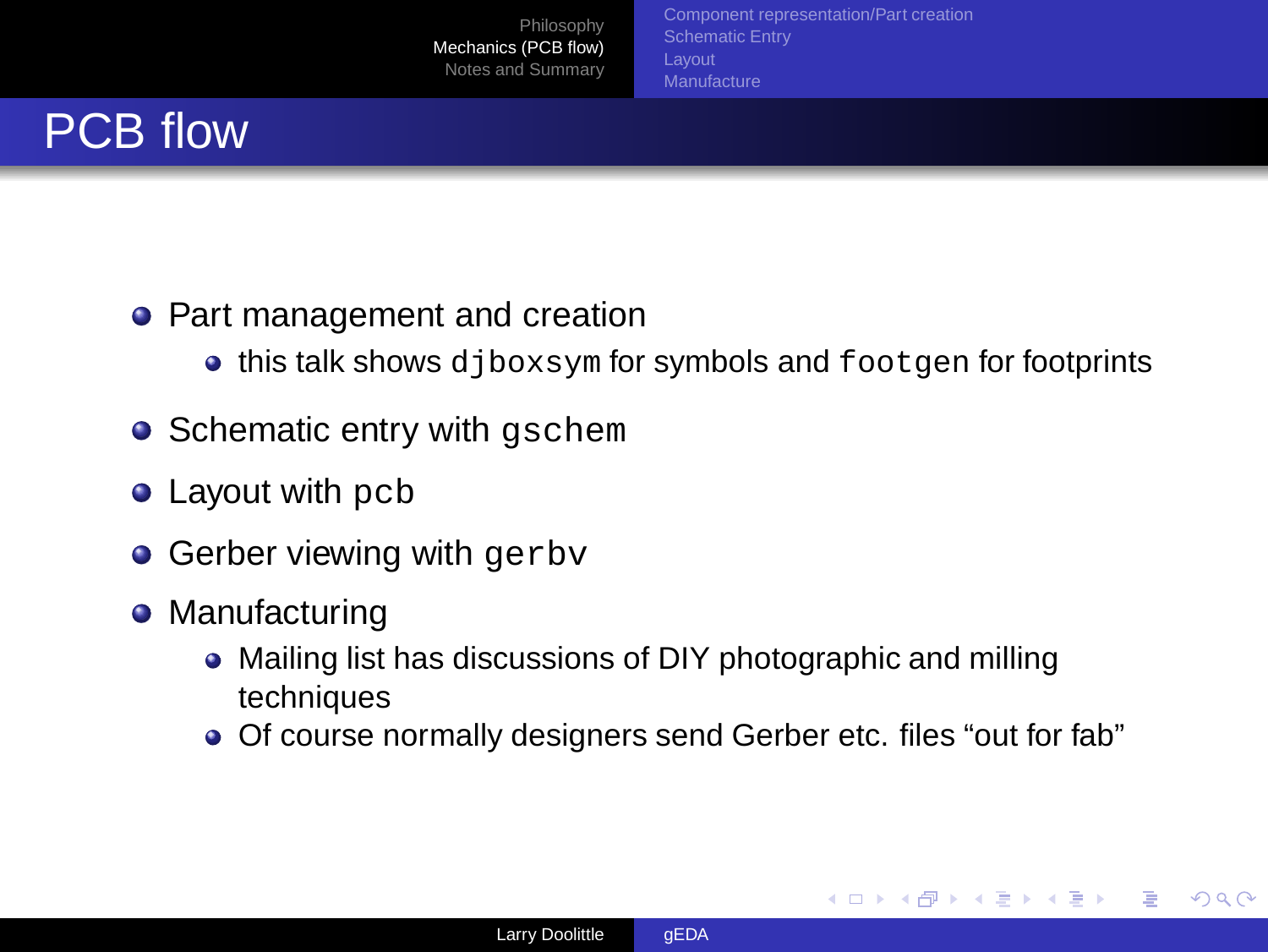[Component representation/Part creation](#page-6-0) [Schematic Entry](#page-8-0)

# djboxsym by DJ Delorie

```
[labels]
LT1763_DE
refdes=U?
package=DFN-12
voltage=3.3V
! author=Larry Doolittle
[left]
1 NC
2 OUT
3 OUT
4 NC
5 SENSE
6 BYP
[right]
12 NC
11 IN
10 IN
9 NC
8 \_SHDN
7 GND
[bottom]
13 GND
```


<span id="page-6-0"></span>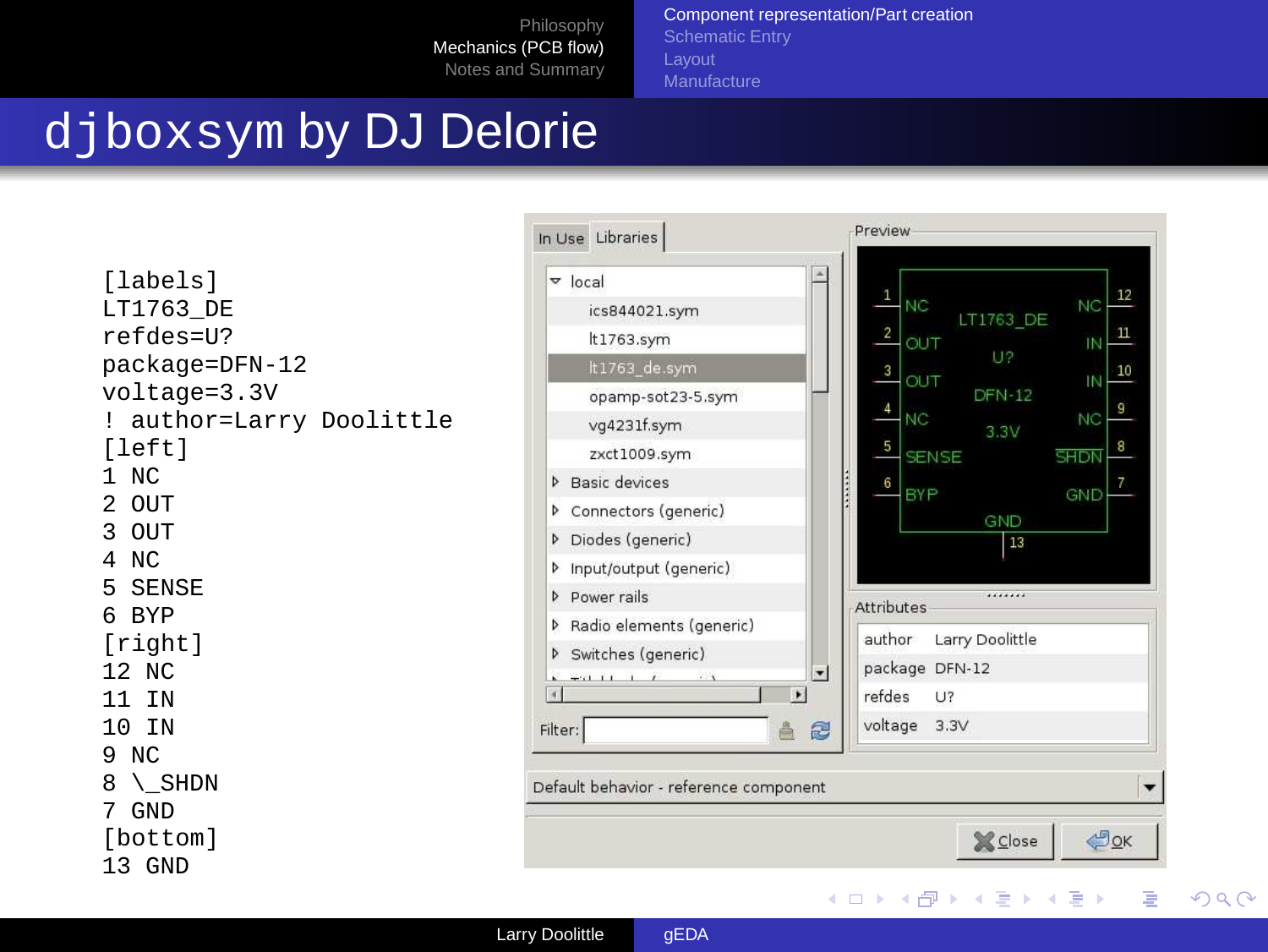[Component representation/Part creation](#page-6-0) [Schematic Entry](#page-8-0)

## footgen by Darrell Harmon

```
# LT1763CDE 4x3mm DFN
        type "so"
        pitch = 0.50 mm
        pins = 12padwidth = 1.0 mm
        padheight = 0.3 mm
        width = 2.2 mm
        ep = 1.7 mm
        rect = 3.3 mm
        silkboxheight = 3.1 mm
part "DFN-12"
```


K ロ ▶ K 御 ▶ K 君 ▶ K 君 ▶ ...

造

 $298$ 

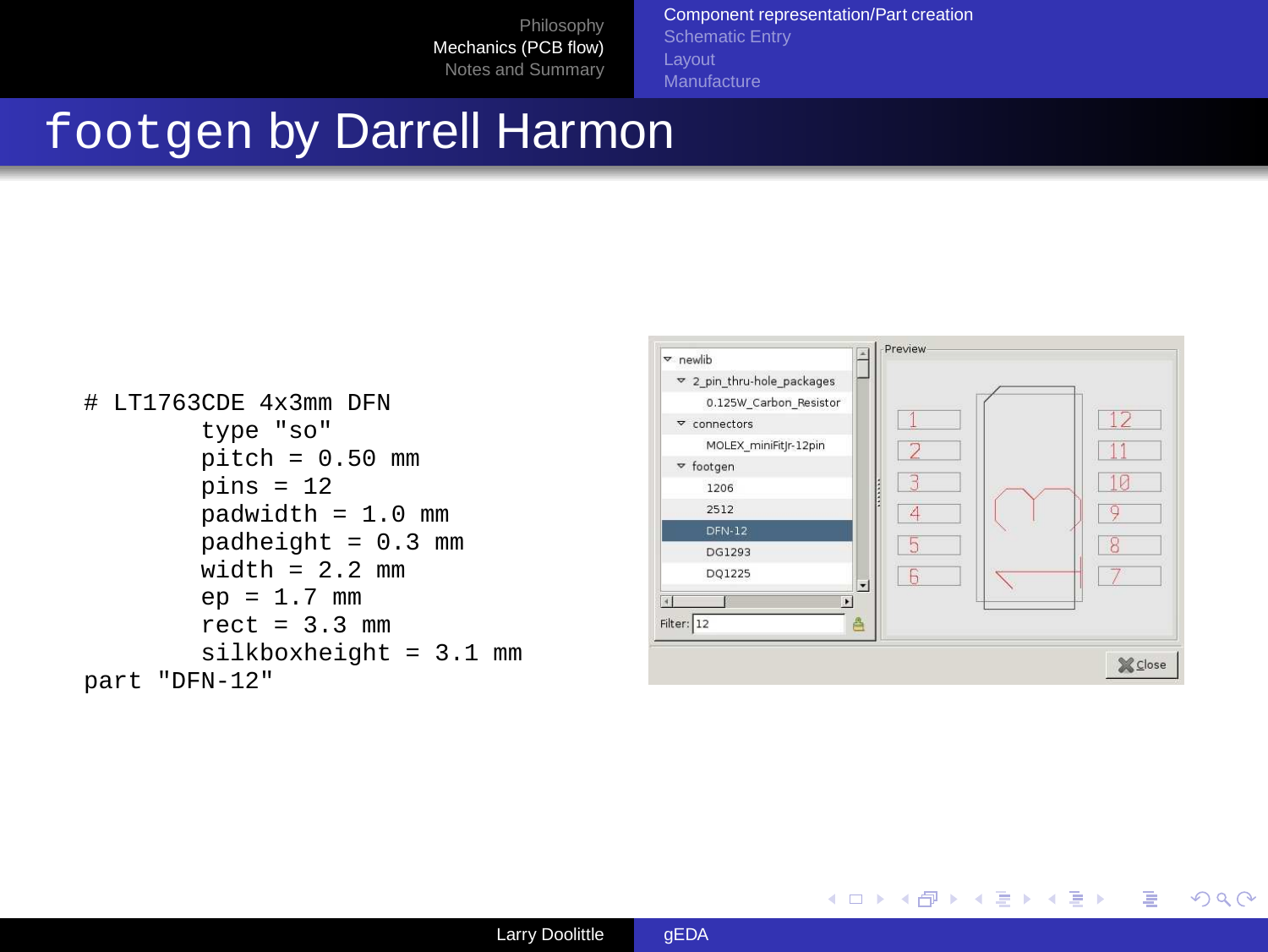[Component representation/Part creation](#page-6-0) [Schematic Entry](#page-8-0) [Manufacture](#page-12-0)

## gschem screen shot



Larry Doolittle [gEDA](#page-0-0)

<span id="page-8-0"></span> $299$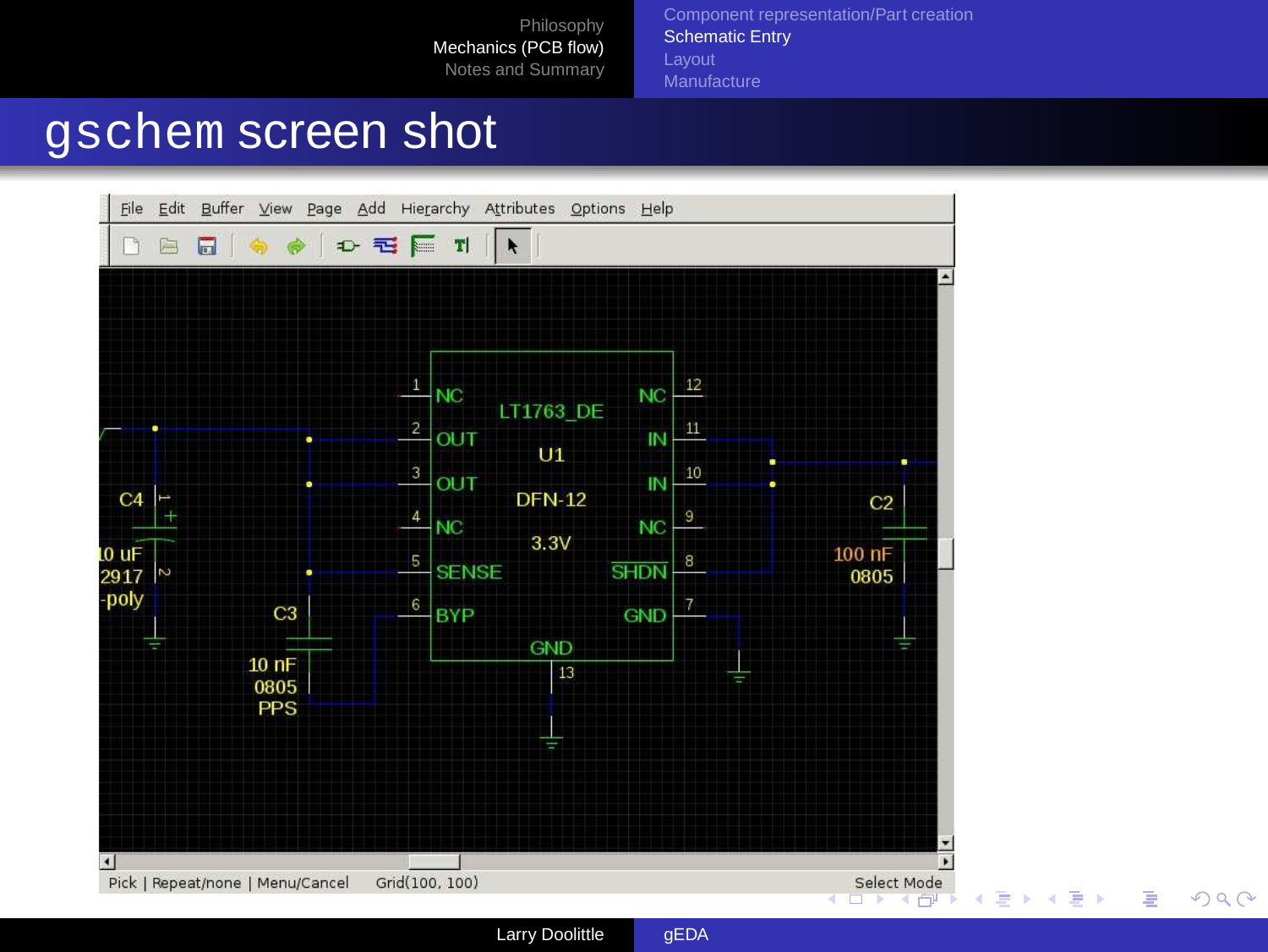[Component representation/Part creation](#page-6-0) [Schematic Entry](#page-8-0) [Layout](#page-9-0) **[Manufacture](#page-12-0)** 

# pcb GTK screen shot





<span id="page-9-0"></span> $299$ 

造

**≮ロト ⊀個 ▶ ≮ ヨ ▶ ⊀ ヨ ▶**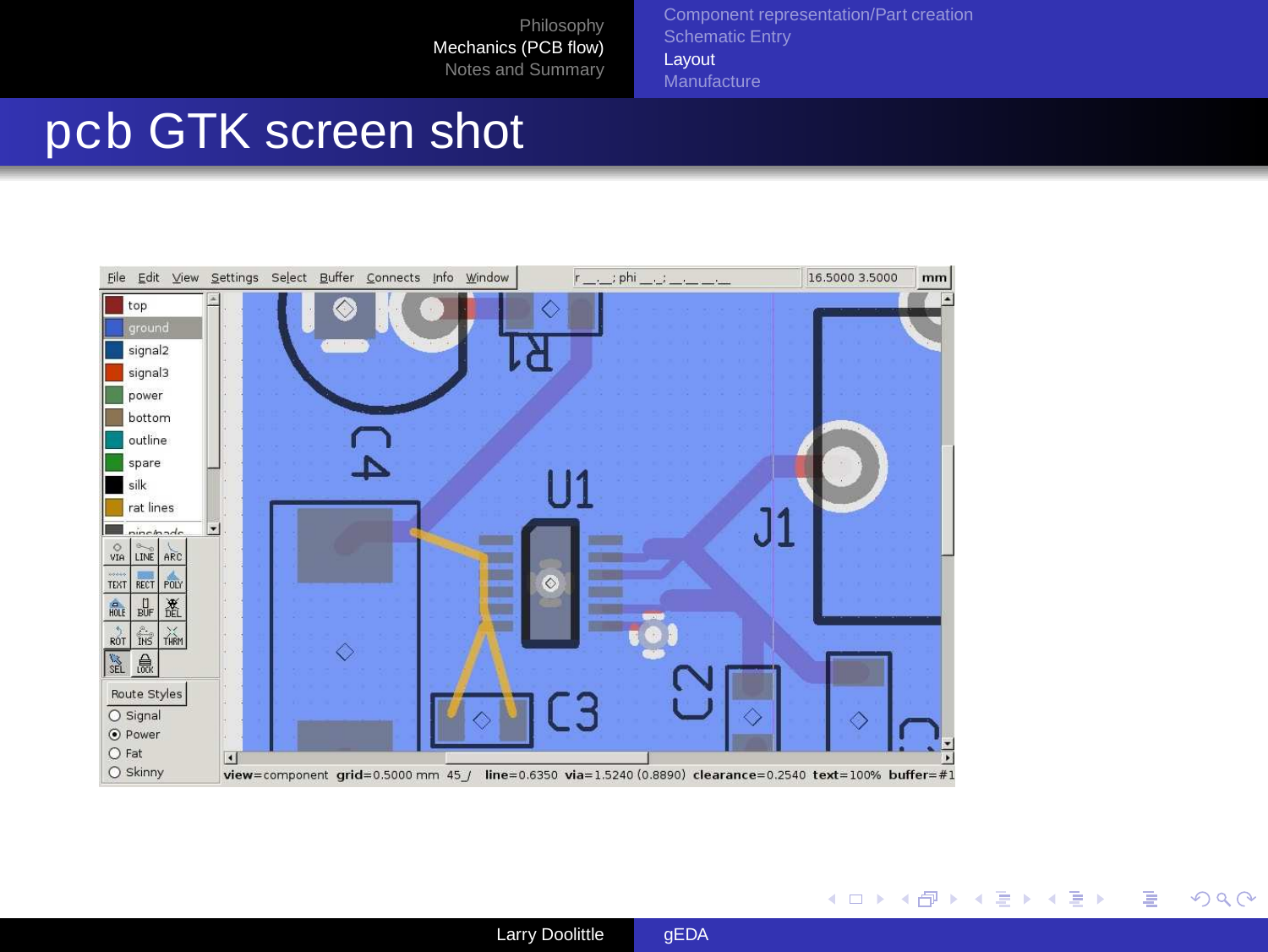[Layout](#page-9-0) **[Manufacture](#page-12-0)** 

# pcb photo mode preview

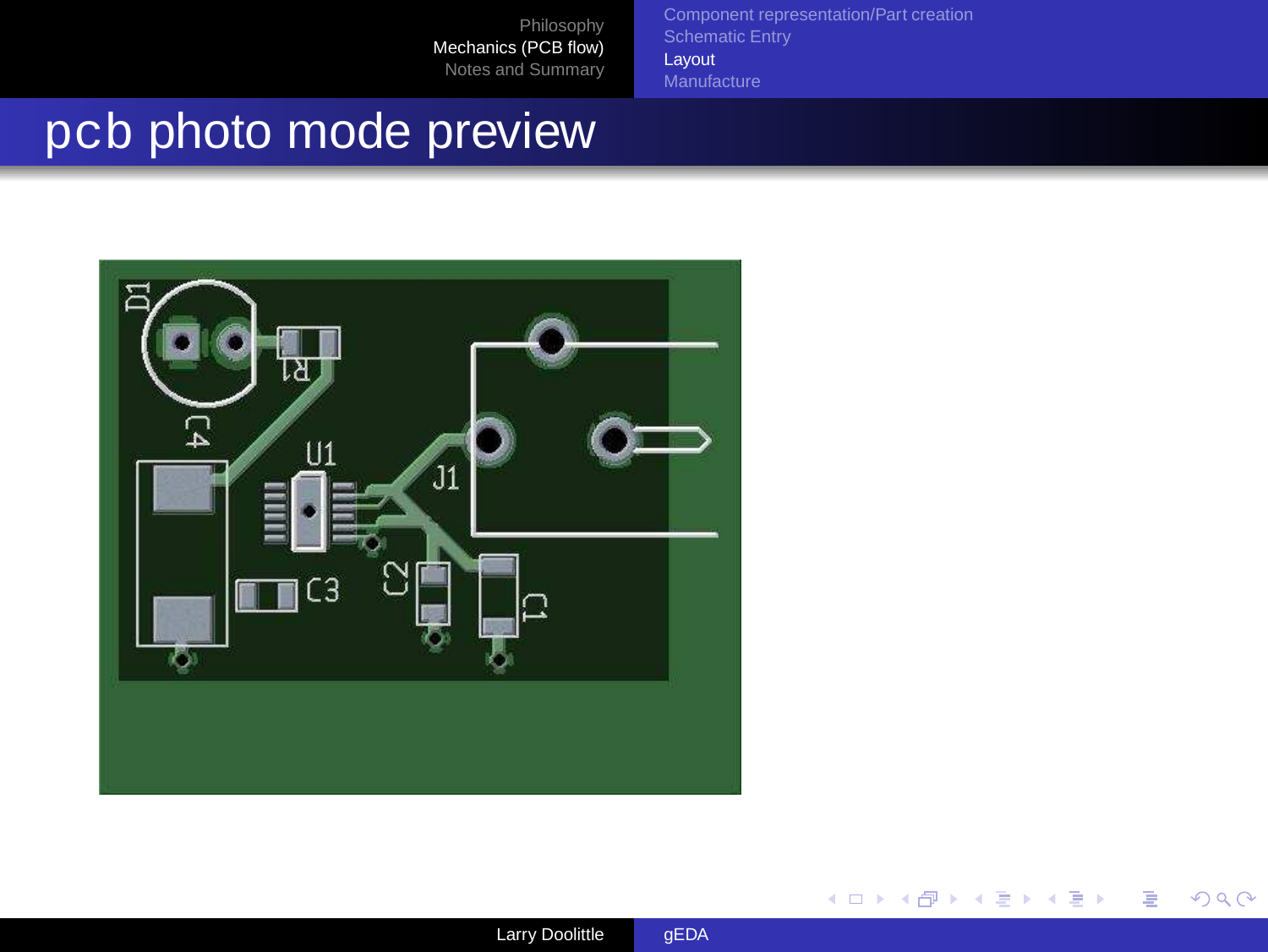[Component representation/Part creation](#page-6-0) [Layout](#page-9-0) **[Manufacture](#page-12-0)** 

## pcb capabilities

**Usability** 

- Configuration (board size, layers, design rules)
- $\bullet$  Netlist import, or full design import/update from  $aschem$
- Component placement
- **O** Wiring and part movement
	- mouse, /, and digit keys for wiring
	- careful use of grid increases quality of results
- Wiring check "Optimize rats nest"
- $\bullet$ Design Rule Check "DRC Check"
- Export and print Photo-preview
- Export Gerber and other manufacturing files

Limits

- $\bullet$  pad stacks are only minimally customizable no blind vias
- $\bullet$  footprints consist only of pins, pads, and silk no escape routing
- $\bullet$ standard autorouter isn't very good, topological autorouter is incomplete
- no IPC-D-356A netlist export vet

イロト イ押ト イヨト イヨト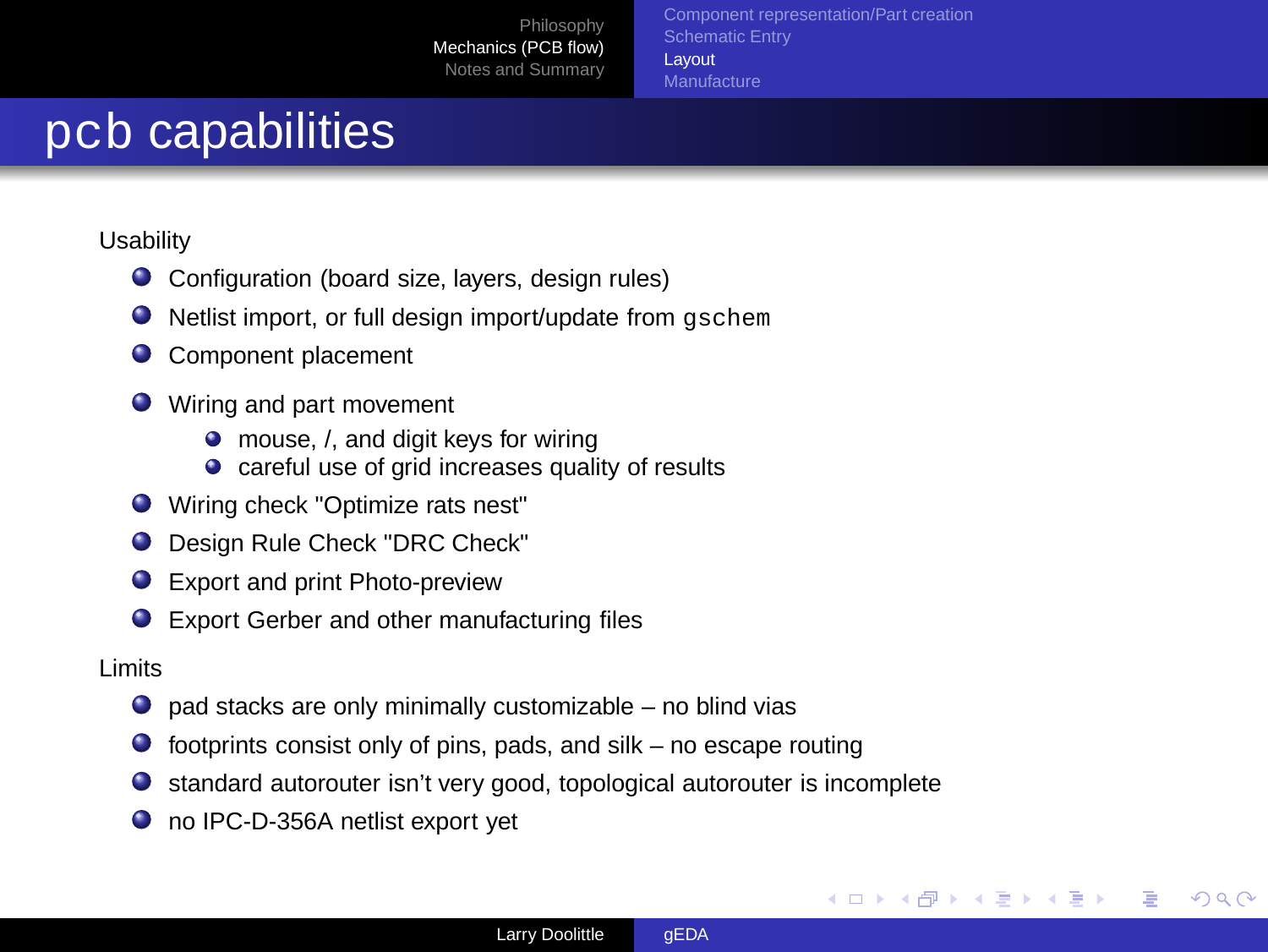[Component representation/Part creation](#page-6-0) **[Manufacture](#page-12-0)** 

## gerbv screen shot



<span id="page-12-0"></span>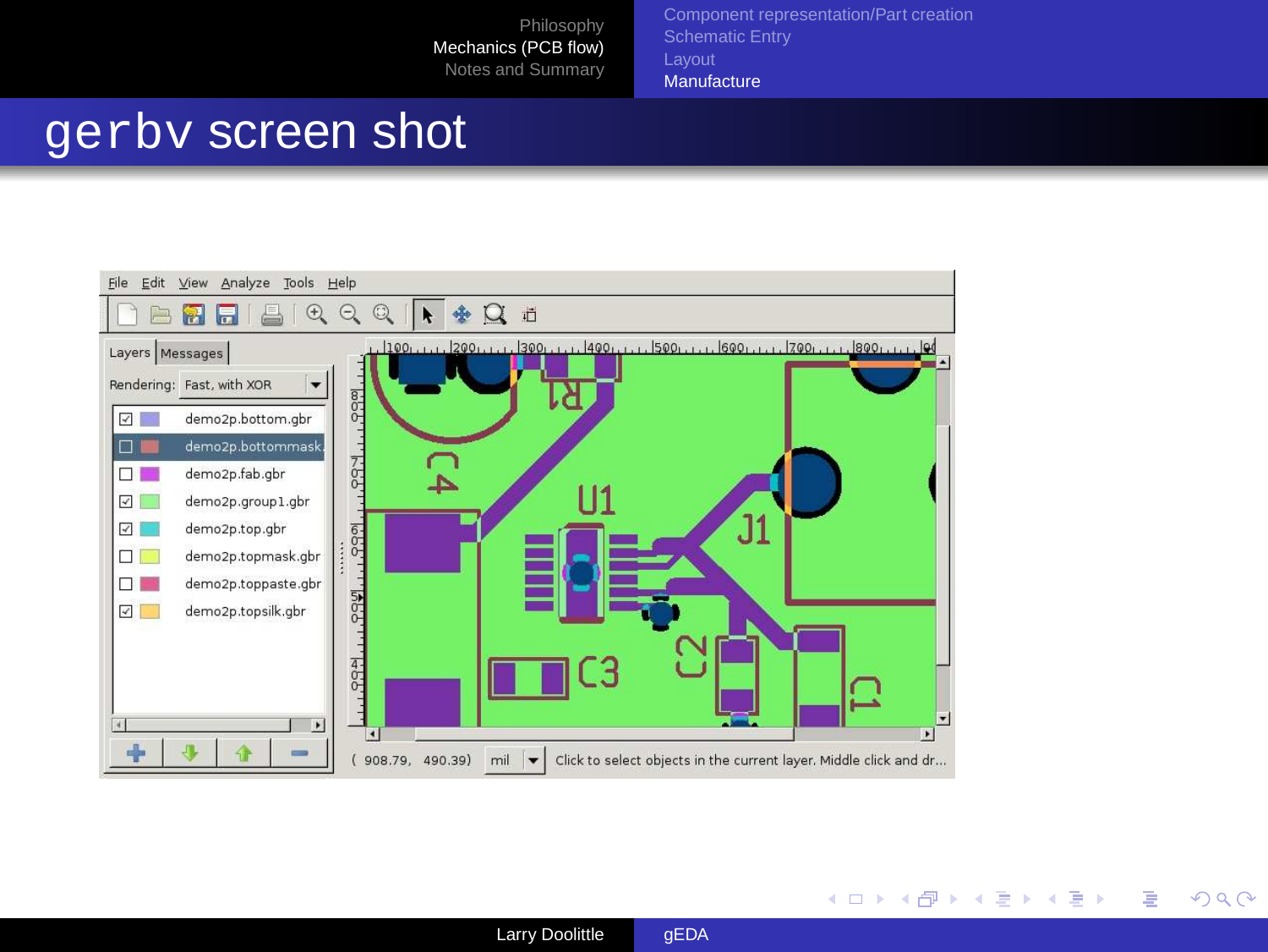

#### Starting point:

http://gpleda.org/

#### Tutorials abound, some quite obsolete

- http://geda.seul.org/wiki/geda:documentation
- http://geda.seul.org/wiki/geda:gsch2pcb\_tutorial
- http://www.delorie.com/pcb/docs/gs/gs.html

#### Versions

- $\bullet$   $\sigma$ EDA/gaf 1.6.2-20110115 and pcb-20110918 used here
- Linux distributions usually have older versions this software pre-packaged. It's easy to recompile a newer version from source if needed.
- Bleeding edge sources are available via git, only recommended if you want to take an active role in fixing bugs or adding features.



<span id="page-13-0"></span> $\mathcal{A} \ \equiv \ \mathcal{B} \ \ \mathcal{A} \ \equiv \ \mathcal{B}$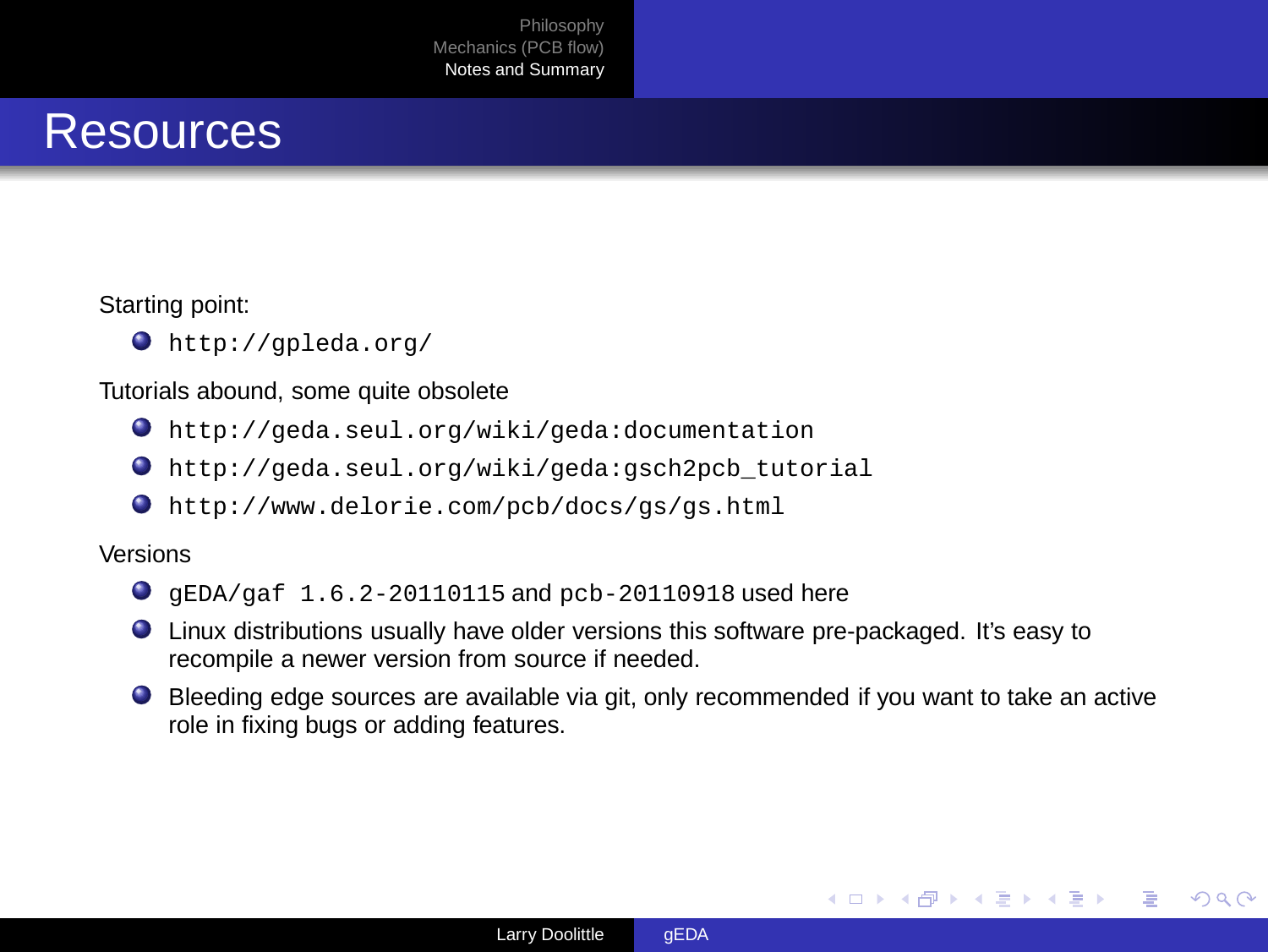

Microsoft Windows ports/builds of these programs exist, but ..

- $\bullet$  are often reported to be half-broken
- miss the context of easy command-line scripting, Makefiles, etc.
- $\bullet$  could be useful in some contexts, but give a poor first impression
- recommend using the Unix (Linux, or maybe Mac) versions at first to see full capabilities

∢ □ ▶ ∢ <sup>⊖</sup>

 $298$ 

œ.